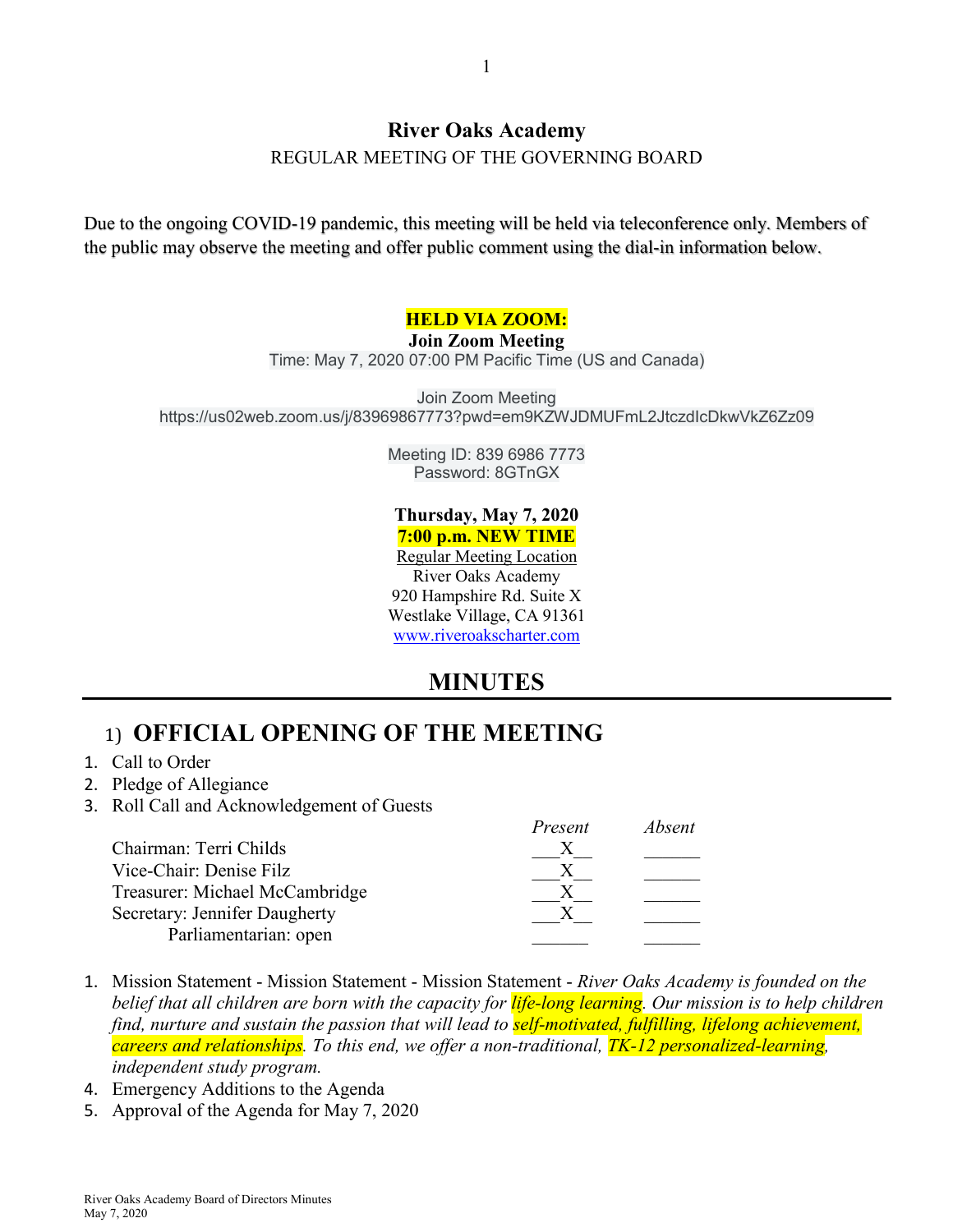# 2) **ORGANIZATIONAL**

# 3) **PUBLIC COMMENTS**

*Citizens who would like to address the Board on any item on the Agenda may do so now or when the President requests comments from the Public as the Board is considering the item. This portion of the Annual Board meeting*  is set aside for members of the audience to make comments or raise issues that are not specifically on the agenda. *These presentations, both during open and agendized topics, are limited to three (3) minutes per presentation and the total time allotted to non-agenda items will not exceed fifteen (15) minutes.*

## 4) **INFORMATION AND DISCUSSION ITEMS**

*These items are presented to the Board for information only and are not subject to action at this meeting. These items may be added to a future meeting for action by the Board.*

- 1. Budget Committee Informational (10 min) None, Rudy will share later
- 2. Parent Advisory Council (PAC) Informational (10 min) None
- 3. Teacher's Report Informational (10 min)
	- a. Leslie shared she has met with each teacher on Zoom for End of Year meetings
- 4. Oxnard Report (10 min)
	- a. Maria shared her report which can be found in the Board Binder
- 5. Student Report Informational (10 min) None
- 6. Career Pathways Report Informational (10 min) None
- 7. High School Guidance Counselor—Informational (10 min) None

Jennifer Anderson shared a report on Social Emotional Learning which may be found in the Board **Binder** 

#### 5) **REPORTS**

- 1. Board Chairperson's Report
	- a) Terri shared how good the news article in the paper was regarding ROA. She also shared Board positions will be changing which will be added to the June Agenda.
- 2. Individual Board Member Report None
- 3. Director's Report
	- a) Claudia shared her report which may be found in the Board Binder
- 4. BSA Report
	- a) Rudy shared news about the budget for the 2020-2021 school year. He will share more at the next Board meeting when they know more about budget cuts from the state will be due to the result of COVID 19.
- 5. VCOE Report None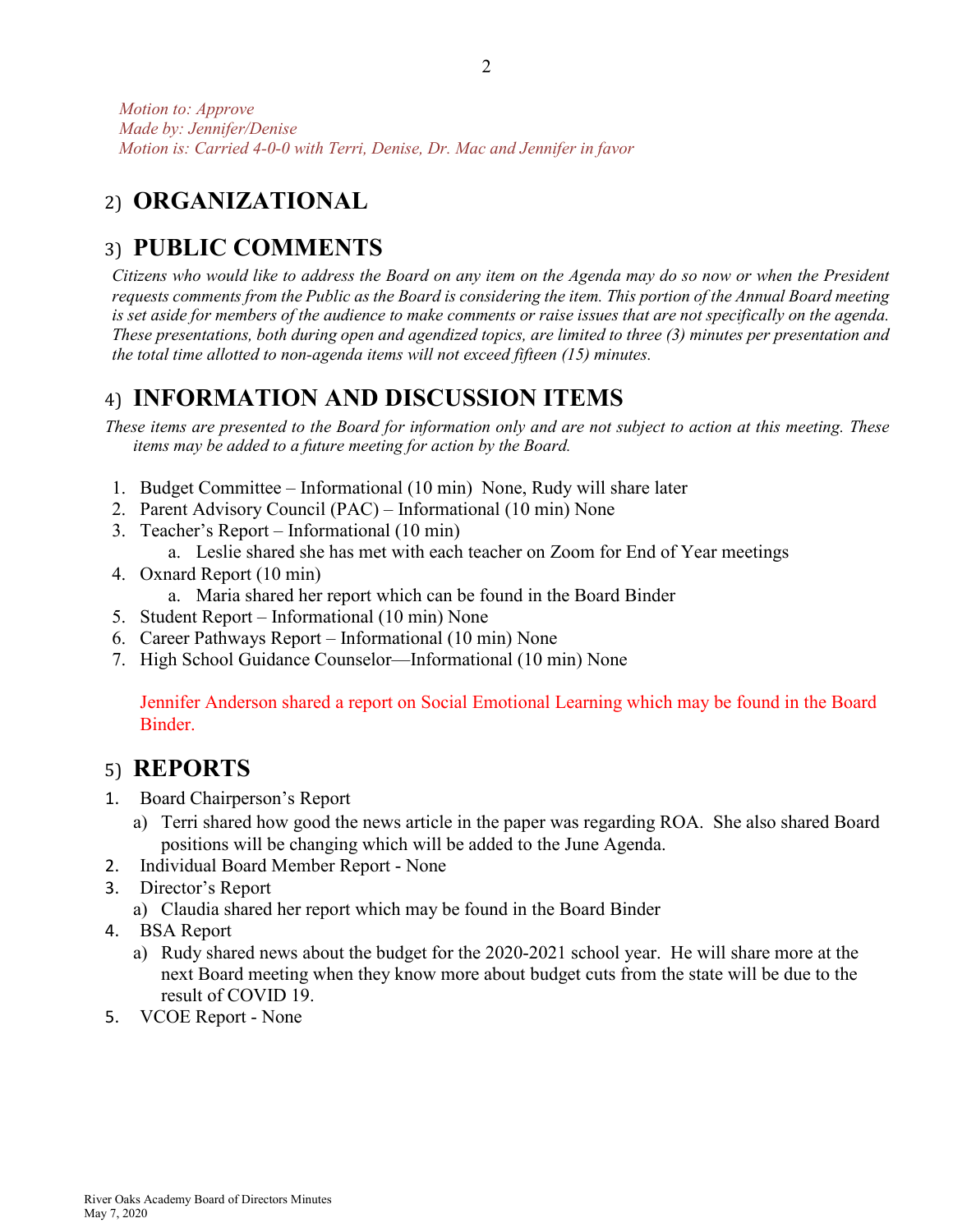## 6) **CONSENT AGENDA ITEMS**

*Actions proposed for the Consent Agenda are items consistent with adopted policies and approved practices of River Oaks Academy and are deemed routine in nature. The Board will be asked to approve all of the Consent Agenda items by a single vote unless any member of the Board or the Public asks that an item be removed from the Consent Agenda and considered and discussed separately.*

- 1. Consideration to approve the April 2, 2020 Minutes
- 2. Consideration to approve the ROA Financial Statement
- 3. Consideration to approve the ROA Board Report of Purchase Orders
- 4. Consideration to approve the ROA Board Report of Commercial Checks
- 5. Consideration to approve the ROA PAC Transaction Detail Report

*Public Comments: None Motion to: Approve Made by: Dr. Mac/Jennifer Motion is: Carried 4-0-0 with Terri, Denise, Dr. Mac and Jennifer in favor*

## 7) **ACTION ITEMS**

- 1. Review, Discussion, and Approval of the Agreement for Business Services between the *The Ventura County Schools Business Services Authority* and ROA; July 1, 2020-June 30, 2021.
	- a) This is our agreement for the services that the BSA (Benny/Rudy) renders.

*Public Comments: None Motion to: Approve Made by: Denise/Dr. Mac Motion is: Carried 4-0-0 with Terri, Denise, Dr. Mac and Jennifer in favor*

- 2. Review, Discussion, and Approval of the renewal of the APlus membership for the 20-21 school year; not to exceed: \$3,800.00
	- a) APlus is the Personalized Learning Organization to which we belong. We believe that this organization has been of incredible support with all the political events that are happening surrounding charter schools. The CEO, Jeff Rice, has been informing us regularly on all the new issues creeping up at the state level. Our membership to this organization is invaluable.

 *Public Comments: None Motion to: Approve Made by: Jennifer/Dr. Mac Motion is: Carried 4-0-0 with Terri, Denise, Dr. Mac and Jennifer in favor*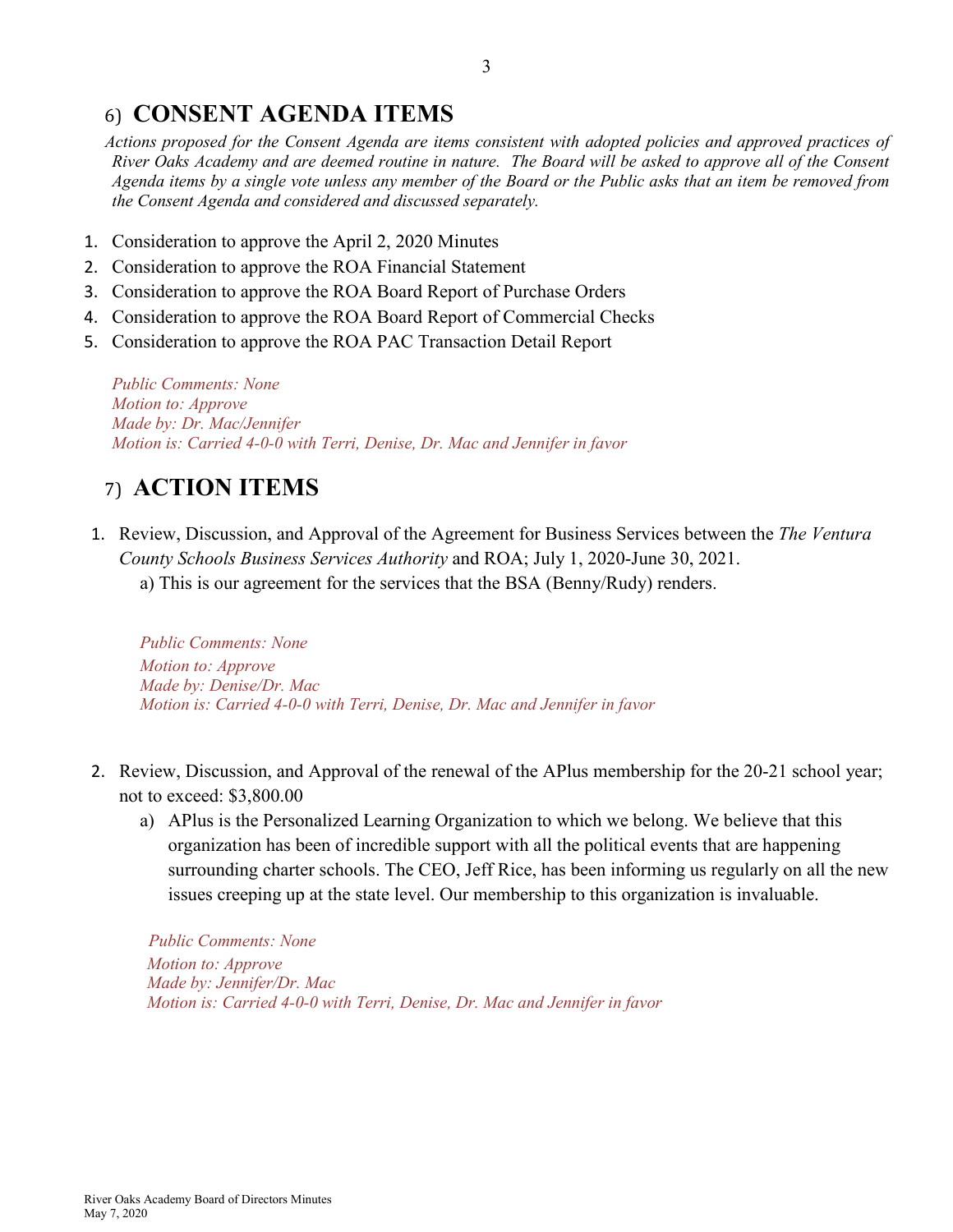3. Review, Discussion, and Approval to waive the SB 740 Requirement to spend 80% of the 2019-20 Revenues for Instructional/Instructional support due to the uncertainty of future State revenues caused by the COVID-19 crisis (Benny/Rudy).

 *Public Comments: None Motion to: Approve Made by: Denise/Jennifer Motion is: Carried 4-0-0 with Terri, Denise, Dr. Mac and Jennifer in favor*

- 4. Review, Discussion, and Approval of the quote from Mystery Science for the renewal of our license for one year; not to exceed: \$499.00
	- a) This quote is to renew our science license with Mystery Science.

*Public Comments: None Motion to: Approve Made by: Dr. Mac/Jennifer Motion is: Carried 4-0-0 with Terri, Denise, Dr. Mac and Jennifer in favor*

5. Review, Discussion, and Approval of a stipend for Kathy Jackson and Leslie Maple to organize, review and coordinate replacement of curriculum; inventory shelves; file portfolios at the offsite storage unit; organize STEM materials; check and print answer keys for a variety of textbooks and assessments; work on NGSS (science) syllabi; etc. after the school year ends at both sites, Westlake and Oxnard. Anticipated time needed: 2 weeks. Not to exceed \$2,500.00 each.

*Public Comments: None Motion to: Approve Made by: Denise/Dr. Mac Motion is: Carried 4-0-0 with Terri, Denise, Dr. Mac and Jennifer in favor*

- 6. Review, Discussion and Approval of adding additional funds for the following SPED service providers:
	- a. Andrea Bleecher, Speech Oxnard; not to exceed: \$5,800.00
	- b. Mary Beth Adams, Resource teacher Oxnard & Westlake; not to exceed: \$13,564.00
	- c. Sherry Franzino, Resource teacher Westlake, not to exceed: \$3,100.00

*Public Comments: None Motion to: Approve Made by: Denise/Dr. Mac Motion is: Carried 4-0-0 with Terri, Denise, Dr. Mac and Jennifer in favor*

- 7. Review, Discussion and Approval of adding additional funds for the following specialists:
	- a) Andrea Diamond, art/science workshops; not to exceed: \$1,710.00
	- b) Professor Egghead, science; not to exceed: \$480.00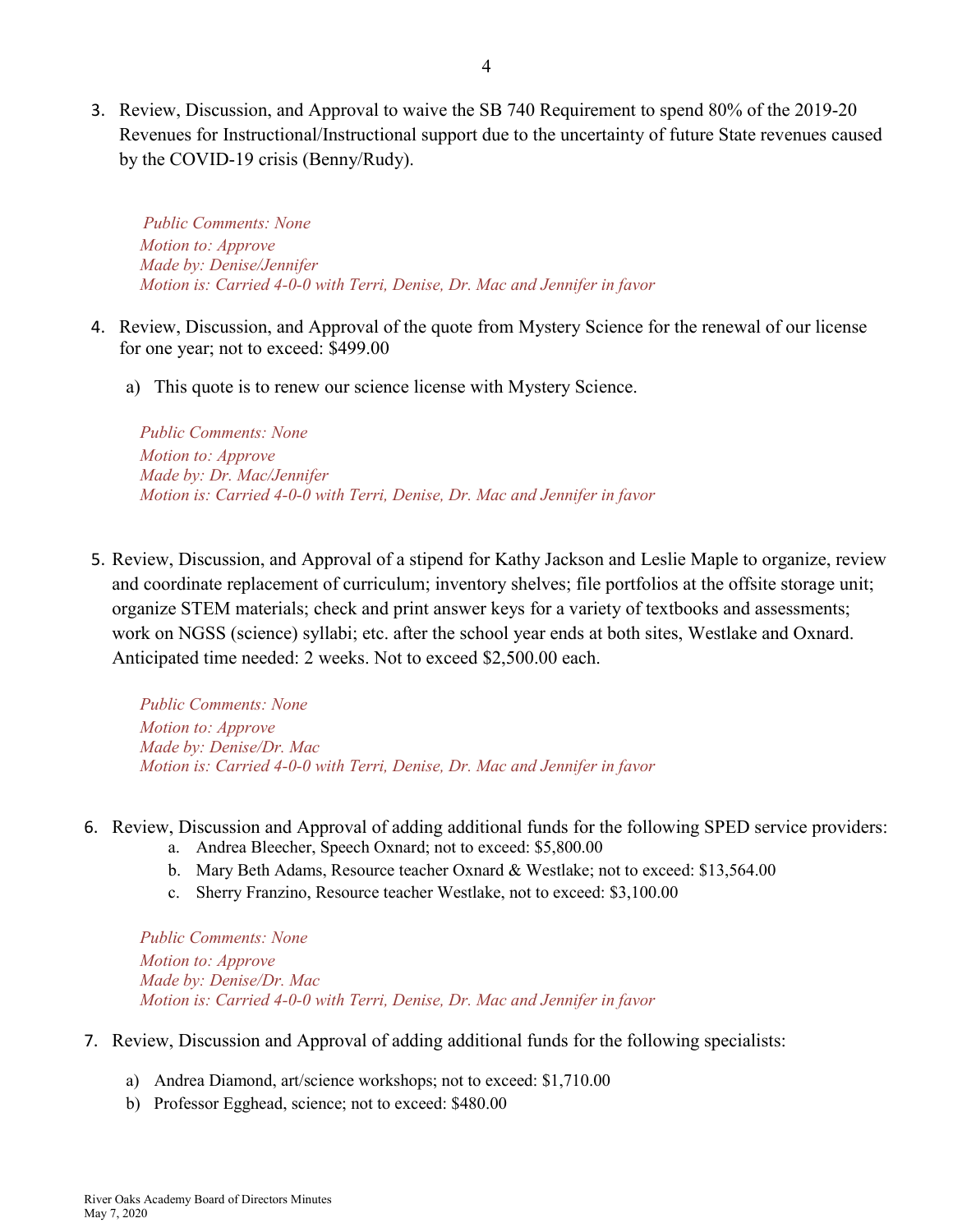- c) Laura Sether, academic writing; not to exceed: \$1,560.00
- d) Wonderland, movies; not to exceed: \$360.00
- e) Playwell Legos; not to exceed: \$750.00
- f) Lee Corkett, photography; not to exceed: \$300.00
- g) Human Nature Center, art; not to exceed: \$1,550.00
- h) Parker Anderson, not to exceed: \$450.00
- i) Greg Kindseth, Movies by Kids, not to exceed: \$390
- j) Ingrid Cassady, science, not to exceed: \$140.00
- k) PlayWell Lego, not to exceed: \$1,250.00
- l) Chris Jung, Minecraft Urban Planning; not to exceed: \$1,068.75
- m) Ralph D'Ignazio, guitar class; not to exceed: \$100.00
- n) Michael Voogd, cartoon class; not to exceed: \$1,500.00

*Public Comments: None Motion to: Approve with amendment of deleting letter e Made by: Dr. Mac/Jennifer Motion is: Carried 4-0-0 with Terri, Denise, Dr. Mac and Jennifer in favor*

- 8. Review, Discussion and Approval of the contract for Stephen Ware to help with facility maintenance when needed. Hourly rate: \$65.00; not to exceed \$3,000.00
	- a) Stephen has been doing handywork for us before. With the move out of our Oxnard facility we will need the help of a handyman to make minor repairs as they come up.

*Public Comments: None Motion to: Approve Made by: Denise/Dr. Mac Motion is: Carried 4-0-0 with Terri, Denise, Dr. Mac and Jennifer in favor*

- 9. Review, Discussion and Approval of the quote from Triumph Learning for a reorder of standards-aligned math and ELA consumables; not to exceed \$4,300.00 for math and \$5,400.00 for ELA.
	- a) These consumables are a curriculum that is very well liked by our staff and families.

*Public Comments: None Motion to: Approve Made by: Jennifer/Dr. Mac Motion is: Carried 4-0-0 with Terri, Denise, Dr. Mac and Jennifer in favor*

- 10. Review, Discussion and Approval of the following agreements with School Pathways:
	- *a)* For the usage of our School Information System and its features. Cost will depend on usage and student enrollment.
	- *b)* For the agreement with School Pathways for the SEDS Bridges Addendum to enter into an access agreement covering computer software products and services to import SPED information from SIRAS to School Pathways. One time set up fee: \$500.00 and annual maintenance fee of \$700.00
	- c) For the agreement with School Pathways to support ROA to report to CALPADS and also submit our CBEDS data; not to exceed: \$8,500.00

*Public Comments: None*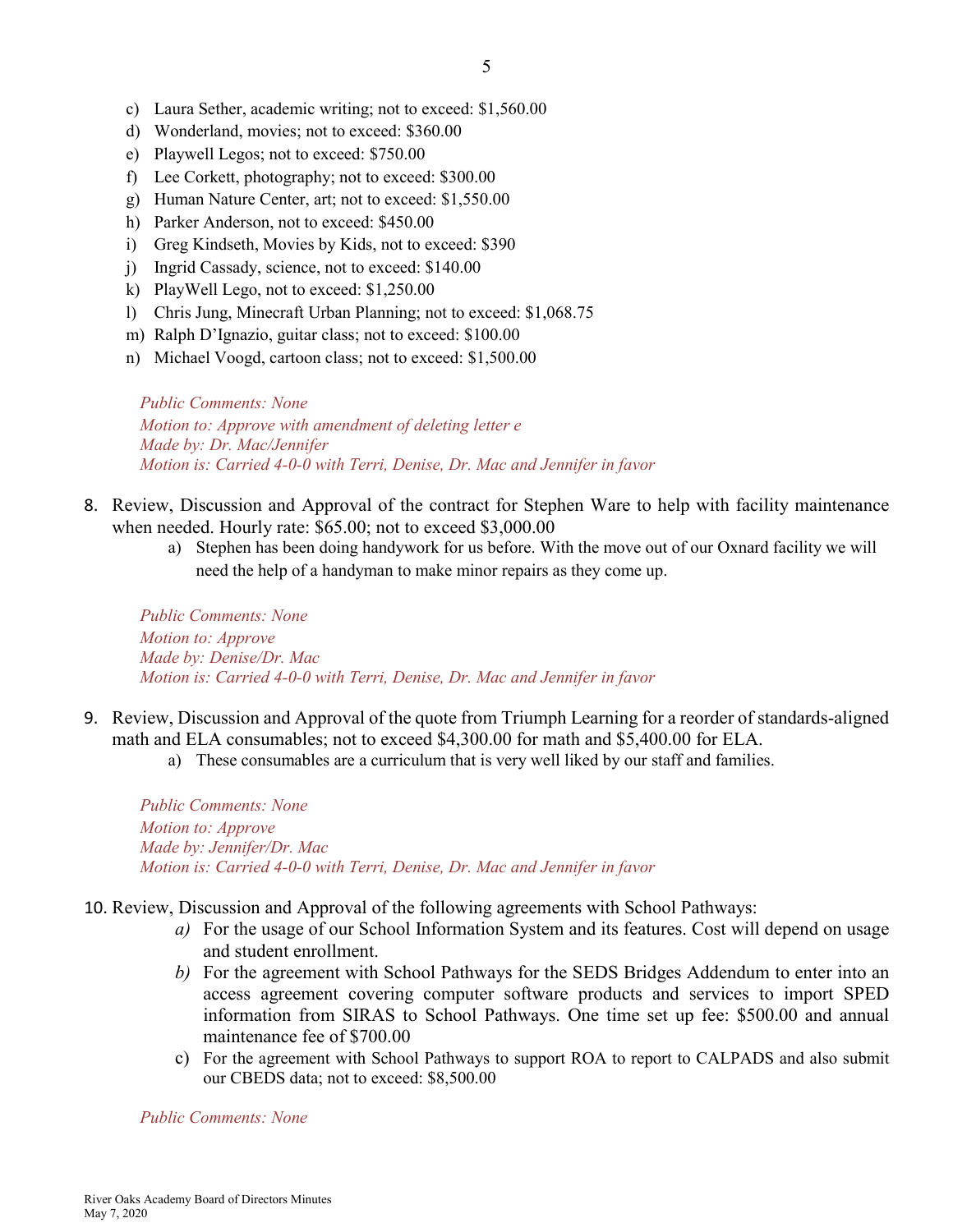- 11. Review, Discussion and Approval of the quote from Edgenuity for 65 online licenses. Not to exceed: \$5,850.00
	- a) We have used Edgenuity for several years for classes that our high school students like to take online. We anticipate that we are going to need more licenses in the fall, but would like to start with 65. For the 19-20 school year, we had 85 licenses.

*Public Comments: None Motion to: Approve Made by: Denise/Jennifer Motion is: Carried 4-0-0 with Terri, Denise, Dr. Mac and Jennifer in favor*

- 12. Review, Discussion and Approval of the invoice from WordWare for the Base Service/Support of the 2 vending machines. This is an annual charge for both machines. Not to exceed: \$990.00
	- a) This is an annual charge for the vending machine support.

*Public Comments: None Motion to: Approve Made by: Dr. Mac/Denise Motion is: Carried 4-0-0 with Terri, Denise, Dr. Mac and Jennifer in favor*

13. Review, Discussion and Approval of the COVID-19 Grading Policy.

*Public Comments: None Motion to: Approve Made by: Dr. Mac/Denise Motion is: Carried 4-0-0 with Terri, Denise, Dr. Mac and Jennifer in favor*

14. Review, Discussion, and Approval to use Document Tracking Services from Ventura County Schools Business Services Authority for the 2020-21 school year. Not to exceed \$320.00

*Public Comments: None Motion to: Approve Made by: Jennifer/Dr. Mac Motion is: Carried 4-0-0 with Terri, Denise, Dr. Mac and Jennifer in favor*

#### **8. CLOSED SESSION 8:20 pm**

During this meeting the Board may adjourn to Closed Session to review and consider the topics below:

1. Public Employment

a) Title: Director Evaluation

The Chair of the Board will report on actions taken during closed session.